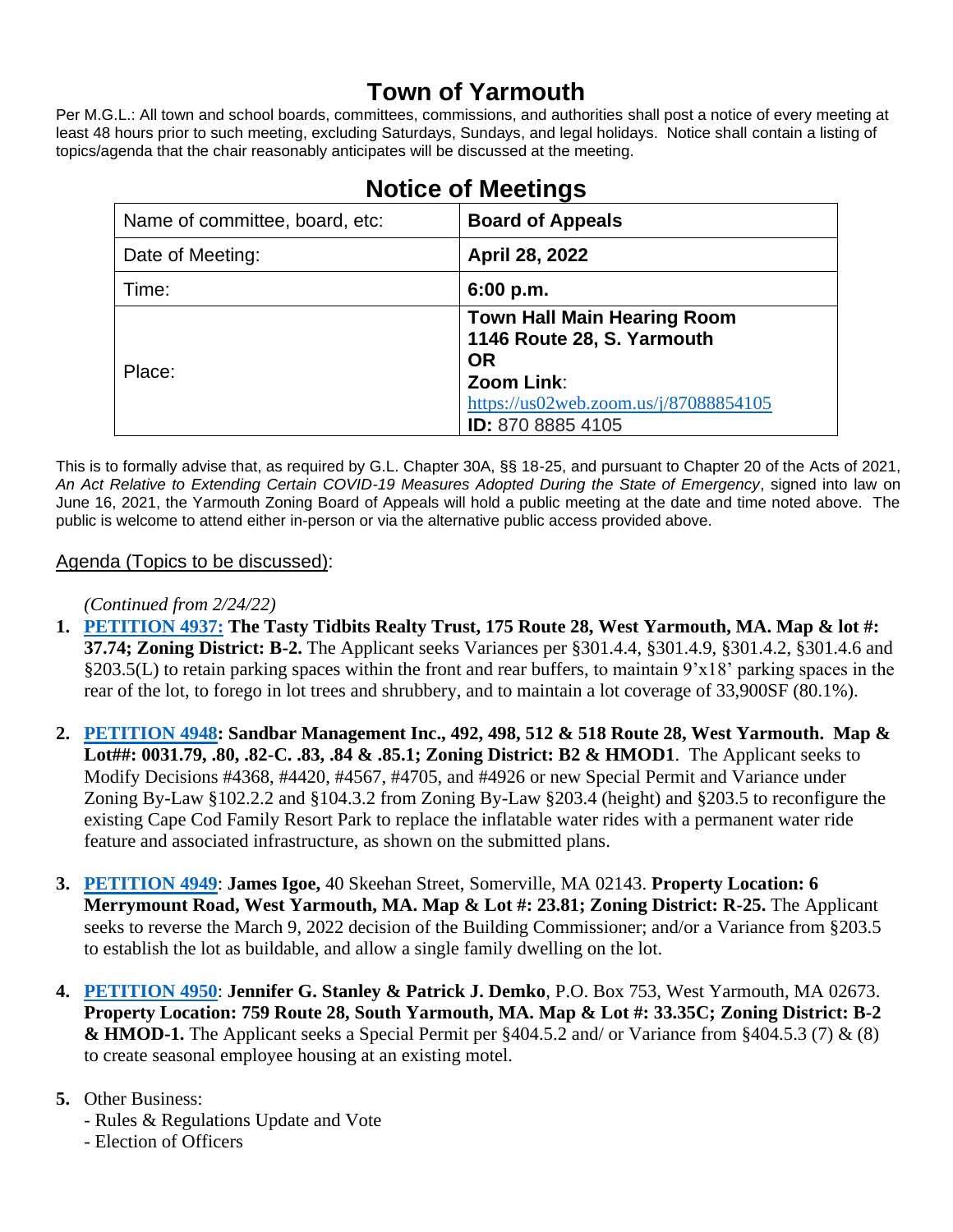| Posted By (Name): | Dawn-Marie Flett |
|-------------------|------------------|
| Signature:        | Dawn-Marie Flett |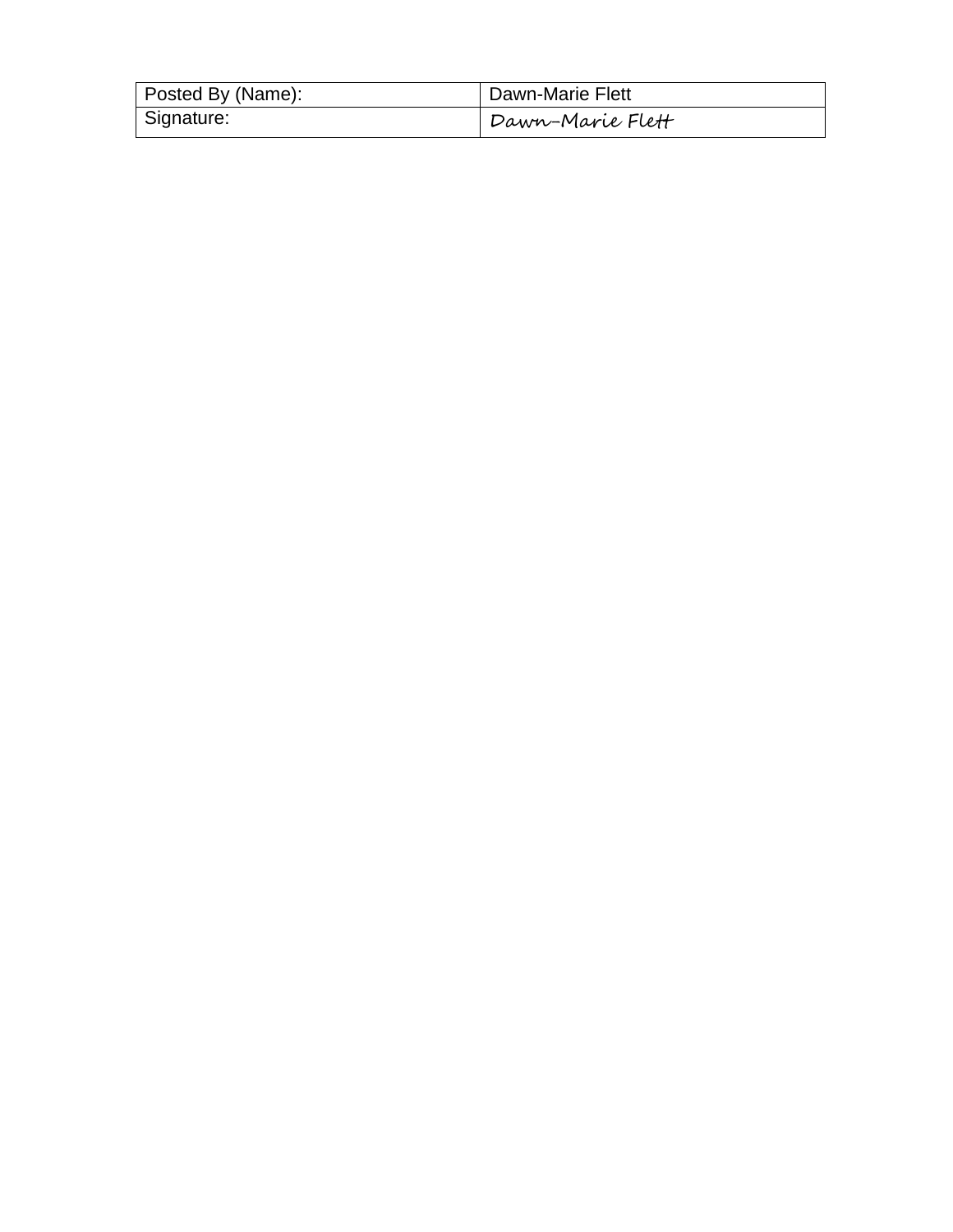# Town of Yarmouth

Per M.G.L.: All town and school boards, committees, commissions, and authorities shall post a notice of every meeting at least 48 hours prior to such meeting, excluding Saturdays, Sundays, and legal holidays. Notice shall contain a listing of topics/agenda that the chair reasonably anticipates will be discussed at the meeting.

| <b>NOTICE OF MEETINGS</b>      |                                                                                                                                                           |  |
|--------------------------------|-----------------------------------------------------------------------------------------------------------------------------------------------------------|--|
| Name of committee, board, etc: | <b>Board of Appeals</b>                                                                                                                                   |  |
| Date of Meeting:               | April 28, 2022                                                                                                                                            |  |
| Time:                          | 6:00 p.m.                                                                                                                                                 |  |
| Place:                         | <b>Town Hall Main Hearing Room</b><br>1146 Route 28, S. Yarmouth<br><b>OR</b><br>Zoom Link:<br>https://us02web.zoom.us/j/87088854105<br>ID: 870 8885 4105 |  |

No. 1994, and 1994, and 1994

This is to formally advise that, as required by G.L. Chapter 30A, §§ 18-25, and pursuant to Chapter 20 of the Acts of 2021, An Act Relative to Extending Certain COVID-19 Measures Adopted During the State of Emergency, signed into law on June 16,2021, the Yarmouth Zoning Board of Appeals will hold a public meeting at the date and time noted above. The public is welcome to attend either in-person or via the alternative public access provided above.

#### Agenda (Topics to be discussed):

*YARMOUTH TOWN OLERK* "22APR214\*11:31 REC

#### (Continued from  $2/24/22$ )

- 1. PETITION 4937: The Tasty Tidbits Realty Trust, 175 Route 28, West Yarmouth, MA. Map & lot #: 37.74; Zoning District: B-2. The Applicant seeks Variances per §301.4.4, §301.4.9, §301.4.2, §301.4.6 and \$203.5(L) to retain parking spaces within the front and rear buffers, to maintain 9'x18' parking spaces in the rear of the lot, to forego in lot trees and shrubbery, and to maintain a lot coverage of 33,900SF (80.1%).
- 2. PETITION 4948: Sandbar Management Inc., 492, 498, 512 & 518 Route 28, West Yarmouth. Map & Lot##: 0031.79, .80, .82-C. .83, .84 & .85.1; Zoning District: B2 & HMOD1. The Applicant seeks to Modify Decisions #4368, #4420, #4567, #4705, and #4926 or new Special Permit and Variance under Zoning By-Law  $\S 102.2.2$  and  $\S 104.3.2$  from Zoning By-Law  $\S 203.4$  (height) and  $\S 203.5$  to reconfigure the existing Cape Cod Family Resort Park to replace the inflatable water rides with a permanent water ridc feature and associated infrastructure, as shown on the submitted plans.
- 3. PETITION 4949: James Igoe,40 Skeehan Street, Somerville, MA 02143. Property Location: <sup>6</sup> Merrymount Road, West Yarmouth, MA. Map & Lot #: 23,81; Zoning District: R-25. The Applicant seeks to reverse the March 9, 2022 decision of the Building Commissioner; and/or a Variance from §203.5 to establish the lot as buildable, and allow a single family dwelling on the lot.
- 4. PETITION 4950: Jennifer G. Stanley & Patrick J. Demko, P.O. Box 753, West Yarmouth, MA 02673. Property Location: 759 Route 28, South Yarmouth, MA. Map & Lot #: 33.35C; Zoning District: B-2 & HMOD-1. The Applicant seeks a Special Permit per  $§404.5.2$  and/ or Variance from  $§404.5.3$  (7) & (8) to create seasonal employee housing at an existing motel.

#### 5. Other Business:

- Rules & Regulations Update and Vote
- Election of Officers